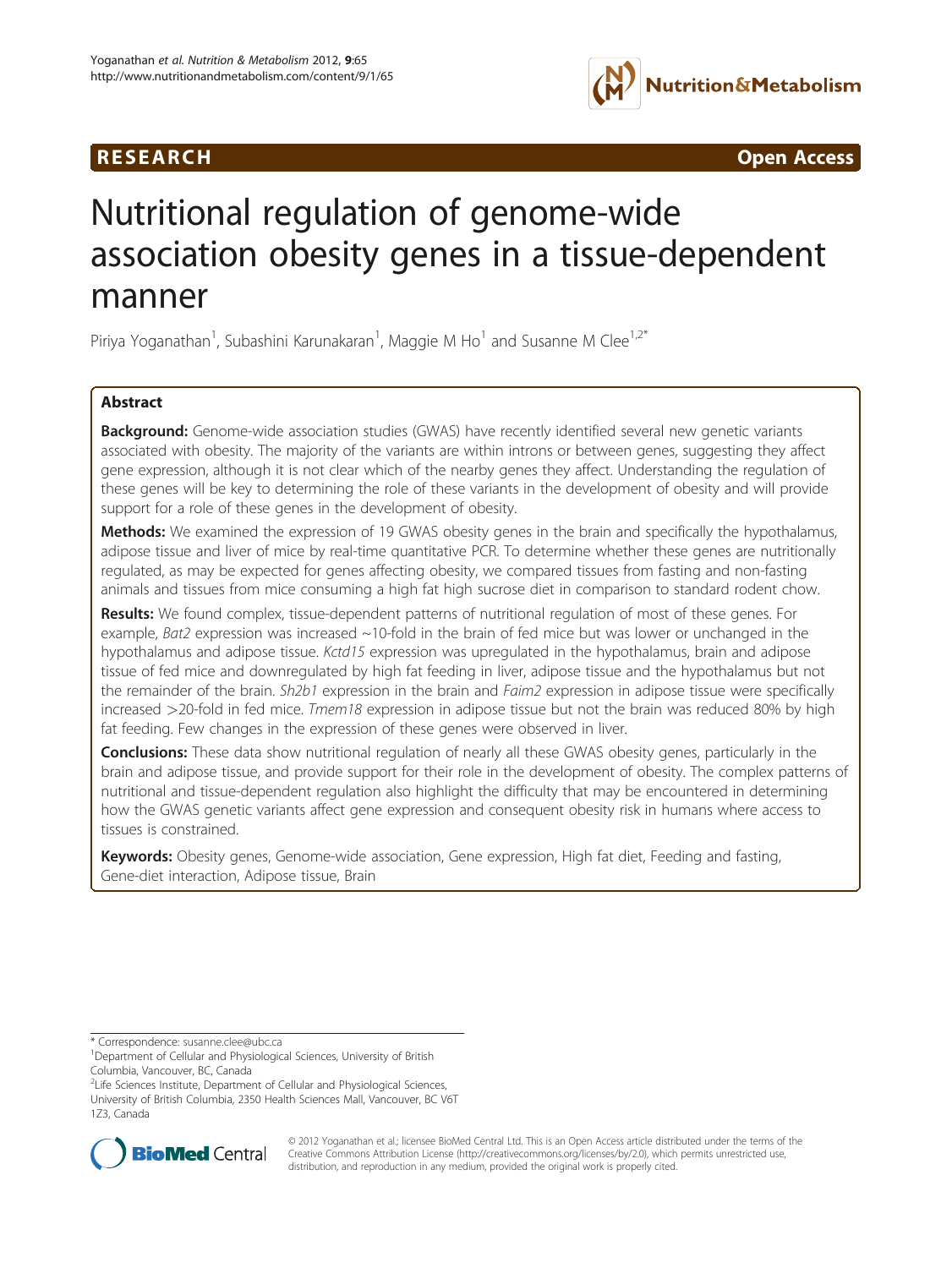# Background

Advances in our understanding of the genetic contribution to obesity have come from recent genome wide association studies (GWAS). GWAS have identified several new genetic variants associated with obesity and its related traits such as body mass index (BMI). Most prominent amongst these are SNPs within FTO, which have the strongest effects on obesity risk [[1-5](#page-8-0)]. Additional studies, including large scale meta-analyses, discovered additional variants associated with obesityrelated traits that have now been replicated [[5-7](#page-8-0)]. These include SNPs within or near MC4R, CTNNBL1, NPC1, MAF, PTER, PRL, SH2B1, NEGR1, the SEC16B-RASAL2 region, TMEM18, the SFRS10-ETV5-DGKG region, BDNF, FAIM2, KCTD15, the NCR3-AIF1-BAT2 region, GNPDA2, and MTCH2 [[8-11\]](#page-8-0).

Alterations in a few of these genes have previously been shown to affect body weight [\[12](#page-9-0)-[16](#page-9-0)]. Melanocortin 4 receptor, MC4R, mutations are the most common cause of monogenic severe obesity and missense variants within the gene have been associated with altered risk for common obesity [\[16,17](#page-9-0)]. Brain derived neurotrophic factor, BDNF, regulates feeding, its expression is altered by consumption of high fat diet, and variants within the gene have previously been associated with obesity [[13,14,16,18\]](#page-9-0). *Sh2b1* knockouts are obese, and this gene is known to play important roles in leptin signalling [[15,19\]](#page-9-0). Understanding the site of action and function of these new obesity genes may provide valuable insight into the pathogenesis of obesity. However, despite the extensive investments in GWAS studies, to date studies of the biology of these genes have been limited. Little is known about most of these GWAS obesity genes and their role in the regulation of body weight is unknown. A better understanding of these genes is needed to capitalize on the information generated by the GWAS.

The SNPs identified by the GWAS generally do not affect the amino acid sequence of the mature protein. They are typically intronic or intergenic. The location of these SNPs suggests they likely affect the regulation of the gene they are located within or of nearby genes, and in some cases it is not clear which of the nearby genes they may be affecting [\[7](#page-8-0),[8](#page-8-0),[11](#page-8-0)[,20](#page-9-0)]. Regulation of a gene may also be tissue specific, or occur in response to certain physiological states. Many genes involved in the regulation of energy homeostasis are metabolically regulated [[21-24](#page-9-0)]. Expression of FTO was shown to be regulated by feeding and fasting in the hypothalamus [\[25](#page-9-0)]. Thus we hypothesize that if these GWAS genes affect the development of obesity they may be nutritionally regulated.

Knowledge of the regulation of the GWAS obesity genes is critical for understanding how the associated SNPs alter the function of their cognate genes and thus how these genes may affect the development of obesity. This requires knowledge of the tissues where the gene is normally expressed and an understanding of the physiological processes that regulate it. We sought to determine whether metabolic factors affect the regulation of the newly discovered obesity genes. We examined the regulation of these genes by feeding/fasting status and by the consumption of a diet high in fat and sugar. Here we show that most of the recently identified obesity genes are regulated by dietary status, providing support for their role in processes relevant to the development of obesity. These patterns of regulation were often tissue-dependent and largely unique for each gene, suggesting that many of these genes affect distinct pathways in the development of obesity and that analysis of the effects of the GWAS SNPs on gene expression may need to be performed in all physiologically relevant tissues and under multiple physiological contexts.

# **Methods**

### Animals

Animals were housed in an environmentally controlled facility with 14 hour light cycles  $(7 \text{ am} - 9 \text{ pm})$ . Female C57BL/6 J mice were given free access to water and either a standard rodent chow (LabDiet 5010, PMI Nutrition, St. Louis MO, USA) or a diet containing 60% calories from fat (primarily lard) and 20% calories from sugar (sucrose and maltodextrin; D12492, Research Diets, New Brunswick NJ, USA) from weaning. This high fat diet has a cholesterol content of 300.8 mg/kg from the lard. The mice were sacrificed by  $CO<sub>2</sub>$  asphyxiation at 8 weeks of age. Tissues were rapidly dissected and immediately placed in liquid nitrogen then stored at −80°C. Prior to sacrifice, animals were either fasted 4 hours (9 am  $-$  1 pm) or dissections were performed at 9 am without prior removal of food ("fed"). All procedures were approved by the UBC Committee on Animal Care and were performed according to Canadian Council on Animal Care guidelines.

### RNA extraction and cDNA synthesis

Prior to extraction, tissue samples were cut into small pieces and placed in RNA Later Ice (Applied Biosystems, Carlsbad CA, USA) at −20°C for at least 24 hrs. RNA was extracted using a commercially available kit (E.Z.N.A.™ Total RNA II, Omega Biotek, Norcross GA, USA). The integrity of the RNA was verified by performing formaldehyde denaturing agarose gel electrophoresis for all samples except the hypothalamus, for which too little RNA was obtained. Following DNAse I digestion (Fermentas, Burlington ON, Canada) to remove any contaminating genomic DNA, cDNA synthesis (RevertAid First Strand cDNA Synthesis Kit, Fermentas, Burlington ON, Canada) was performed using 1 μg of RNA with mixed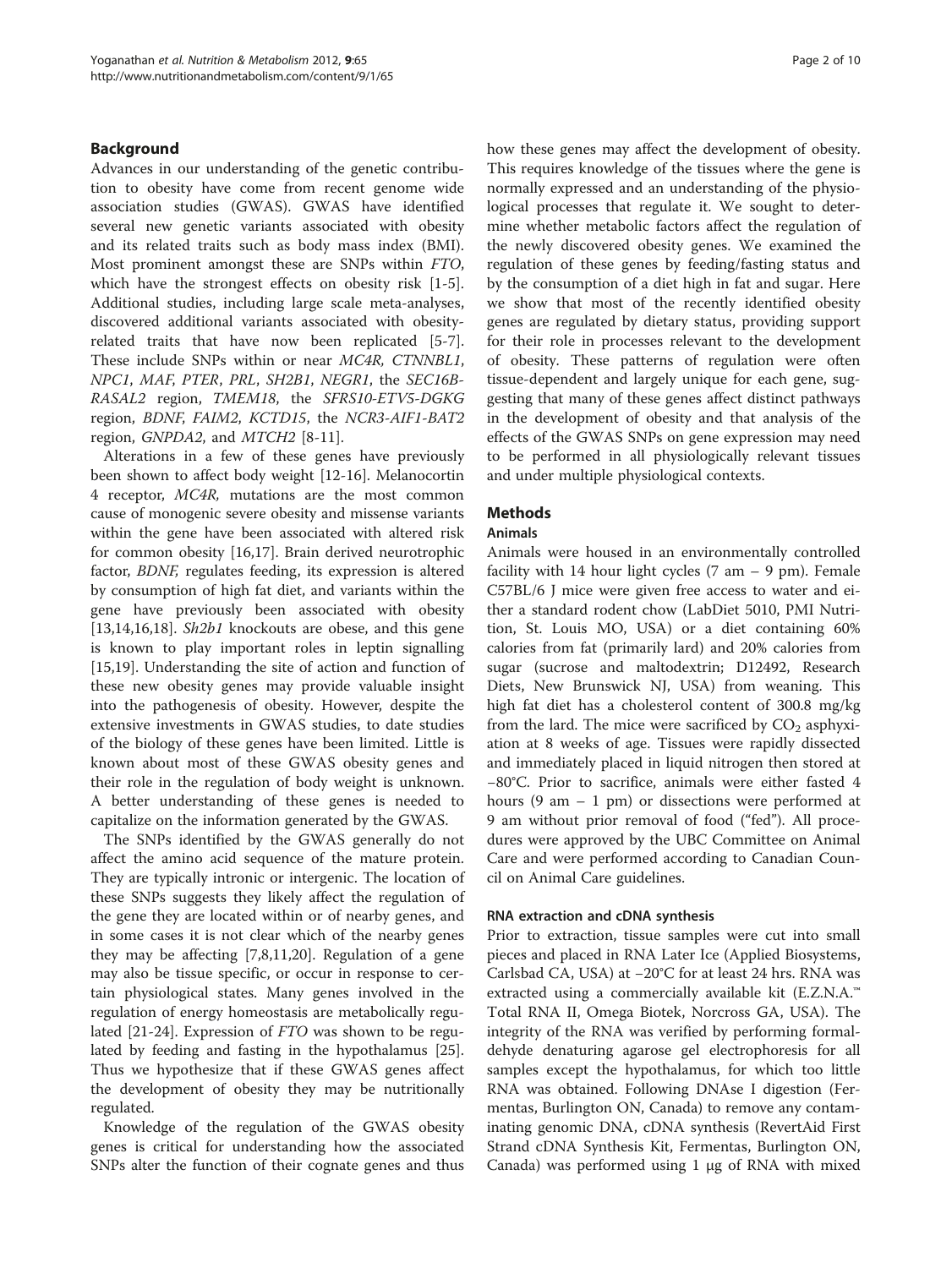oligo-dT and hexamer primers (20 ng/μL oligo-dT, 3.6 ng/μL random hexamer final concentration) according to the manufacturer's directions. RNA was subsequently removed with RNase H digestion (Fermentas, Burlington ON, Canada). Successful cDNA synthesis was verified by PCR amplification of our control genes and visualization of a band of the appropriate size on an agarose gel.

#### Gene expression

We examined the dietary regulation of Aif1, Bat2, C10orf97, Ctnnbl1, Dgkg, Etv5, Faim2, Gnpda2, Kctd15, Maf, Mtch2, Negr1, Npc1, Pter, Rasal2, Sec16b, Sfrs10, Sh2b1, and Tmem18. Primer sequences are provided in Additional file [1](#page-7-0) Table S1. When there were possible alternatively spliced forms identified in the UCSC genome browser ([www.genome.ucsc.edu\)](http://www.genome.ucsc.edu), we designed the primers in regions common to all isoforms. All primer pairs spanned an intron. Ncr3 is a pseudogene in mice. It does not encode a functional protein due to the presence of premature stop codons [[26](#page-9-0)] and was not examined in our studies.

Relative gene expression was measured using a StepOne Plus real time thermocycler (Applied Biosystems Inc., Carlsbad CA, USA), using SYBR green I for detection (PerfeCTa SYBR Green FastMix, VWR International, Edmonton AB, Canada). Forty cycles of amplification were performed followed by melt-curve analysis for verification that only a single product was amplified from each sample. This verification was also performed by direct visualization of PCR amplification products on an agarose gel. Baseline correction, threshold setting, and calculation of the Ct value were performed automatically by the StepOne software (version 2.1, Applied Biosystems, Carlsbad CA, USA).

Cyclophilin (Ppib) was chosen as the reference gene, as it proved most robust to changes in expression by experimental condition across each of the tissues in comparison to beta-actin (Actb), Gapdh, and Arbp. This control gene was included on several plates contemporaneous with the genes being assessed, and for each sample the average value of this gene across its multiple replicates was used for normalization of that sample. Delta Ct  $(\Delta Ct)$  values were calculated by subtracting the cycle threshold (Ct) value for each gene from this average value. Delta delta Ct (ΔΔCt) values were calculated for each sample by subtracting its ΔCt value from the average ΔCt for the chow-fed, fasted controls in the same experiment. Initially, single measurements were made for each sample  $(n = 5$  per dietary group). When there was a potential difference between groups, replicate experiments were performed, including additional samples (up to 10 animals per group). The numbers vary for each tissue and gene because of poor-quality or low yields of RNA obtained from some samples and the number of samples with sufficient RNA available at the time for analysis. For each sample, the average ΔΔCt of all its replicates across experiments was used for statistical analysis.

#### Statistical analysis

Our study was comprised of three groups: chow-fed mice fasted prior to tissue collection (controls); chowfed mice not fasted prior to tissue collection, "fed"; and high fat diet-fed mice that were fasted prior to tissue collection. The average ΔΔCt values of the high fat-fed and fed groups were compared to that of the fasted chow-fed control group and the significance of each assessed by a non-parametric Mann–Whitney U test because of the small sample size. Because this results in two comparisons for each gene (chow-fed, fasted vs. non-fasted mice; fasted chow-fed vs. fasted high fat dietfed mice), the resulting P-values were subsequently Bonferroni corrected by multiplying them by 2. This approach was chosen over a Kruskal-Wallis test because the comparison between chow-fed "fed" mice and fasted high fat diet-fed mice that is accounted for in the Kruskal-Wallis test is not meaningful. The average fold change for each group shown in the figures was calculated as  $2^{-average}$   $\triangle \triangle Ct$ , with the error bars as  $2^{-\text{average}}$   $\Delta \Delta \text{Ct}$  ± its SE [\[27](#page-9-0)].

### Results

### Regulation of GWAS obesity genes by dietary status in hypothalamus

All 19 of the GWAS genes we examined were expressed in the hypothalamus. Many were regulated by either feeding/fasting or by consumption of the high fat diet (Figure [1\)](#page-3-0), but only two genes, Kctd15 and likely Mtch2, were regulated by both conditions. The expression of many genes was increased in non-fasted animals. Kctd15 expression was increased 2.1-fold in fed animals, C10orf97 expression was increased 2.3-fold, and expression of Sfrs10 was also increased an average of 2.2-fold. The expression of Pter was increased 1.6-fold, and we detected a 1.8-fold increase in *Gnpda2* expression. In addition, *Ctnnbl1* expression was increased an average of 1.5-fold, although this did not reach statistical significance. Similarly, the expression of Mtch2, Faim2 and Dgkg were also increased in the fed mice compared to fasted, however due to the large variability in expression levels, these were not significant.

In contrast to the small differences in gene expression observed in fed compared to fasted animals, chronic feeding of a high fat diet resulted in substantial changes in expression (Figure [1\)](#page-3-0). Kctd15 was decreased a marked 20-fold in animals consuming a high fat diet (i.e. expression was ~5% of that seen in chow-fed, fasted control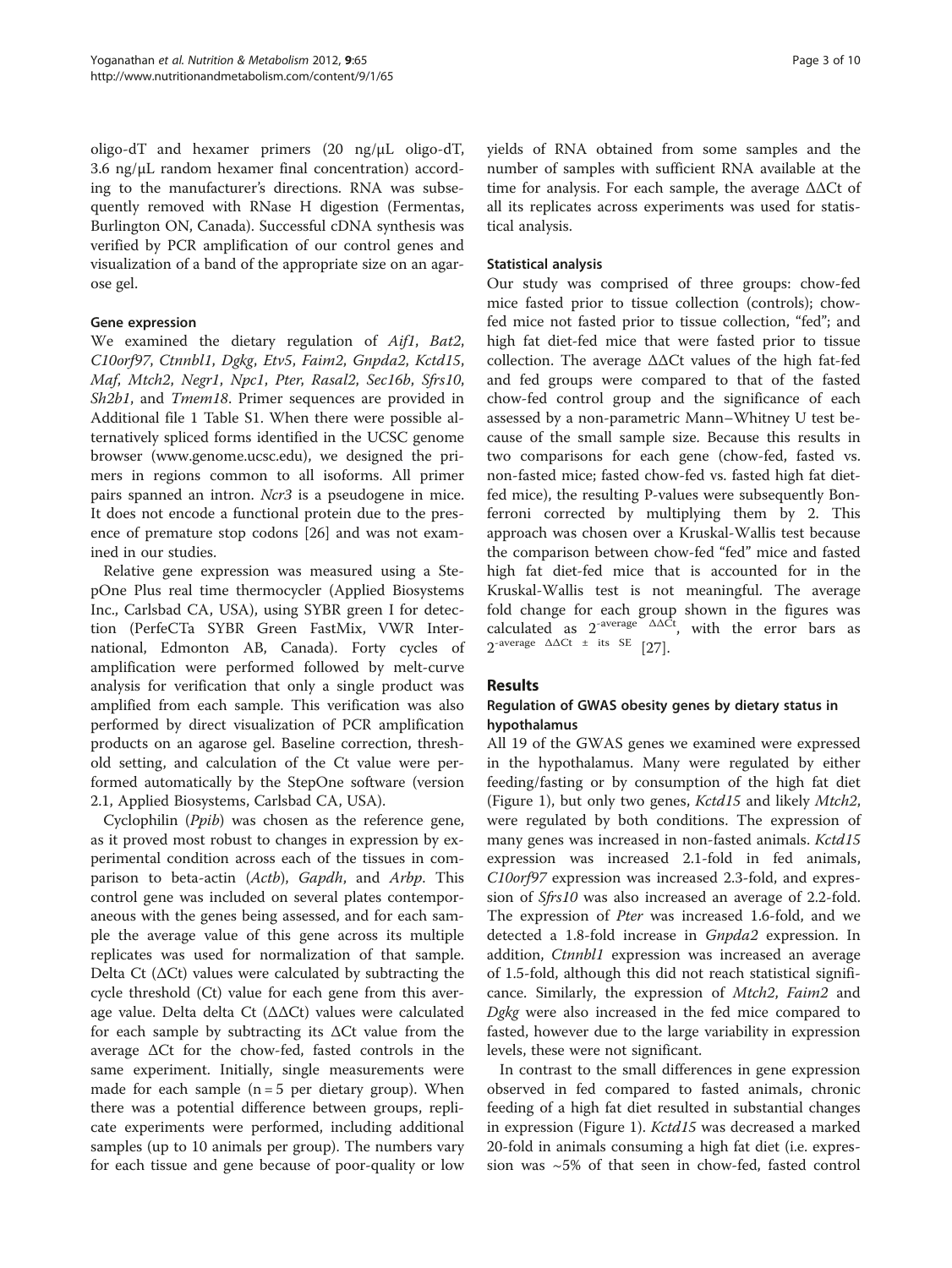<span id="page-3-0"></span>

mice). Bat2 and Sh2b1 mRNA levels were decreased  $\sim$ 10-fold in animals fed the high fat diet. Npc1 gene expression was decreased by  $~\sim$ 4-fold. *Maf* expression was  $\sim$ 3-fold lower, but due to the high variability in the control group did not quite statistical significance after Bonferroni correction. Expression of *Etv5* and *Negr1* was only 15% and 19%, respectively, of that observed in controls, although neither reached statistical significance. Mtch2 was the only gene that had increased expression with high fat feeding in the hypothalamus. We did not observe any significant changes in hypothalamic gene expression with feeding or consumption of a high fat diet for Aif1, Dgkg, Faim2, Rasal2, Sec16b or Tmem18 (not shown).

# Regulation of GWAS genes by dietary status in whole brain excluding hypothalamus

Many regions of the brain outside the hypothalamus are also important for the regulation of food intake and energy balance [\[28](#page-9-0)]. We detected expression of all 19 genes in these other regions of the brain. Similar to the hypothalamus, the expression of many genes differed between the fasted and fed groups (Figure 2). In contrast to the hypothalamus, however, the changes in expression were often much larger and occurred primarily in non-fasted animals. Most notably, expression of Kctd15 and Sh2b1 were increased  $>$  20-fold, and expression levels of *Bat2*, Etv5, Negr1and Tmem18 were increased  $\sim$ 10-fold in the fed group. Changes in Kctd15 expression likely did not reach statistical significance due to a large variability in the increase in expression. While the magnitude was variable, most samples had at least 15-fold increased Kctd15 expression. Feeding was also associated with a 2 to 4 fold increase in the expression of Sec16b, Rasal2, and Npc1. We observed similar trends in the expression of Maf that did not reach statistical significance.

In marked contrast to what was observed in the hypothalamus where several genes were substantially downregulated by high fat feeding, the expression of only a single gene in the remainder of the brain was altered by high fat feeding. Expression of *Faim2* was reduced ~50% in the high fat-fed group compared to the chow-fed mice (Figure 2). We did not observe any differences in the expression of Aif1, Mtch2, Dgkg, Sfrs10, Pter, Ctnnbl1, Gnpda2 or C10orf97 under any condition in the remainder of the brain (not shown).

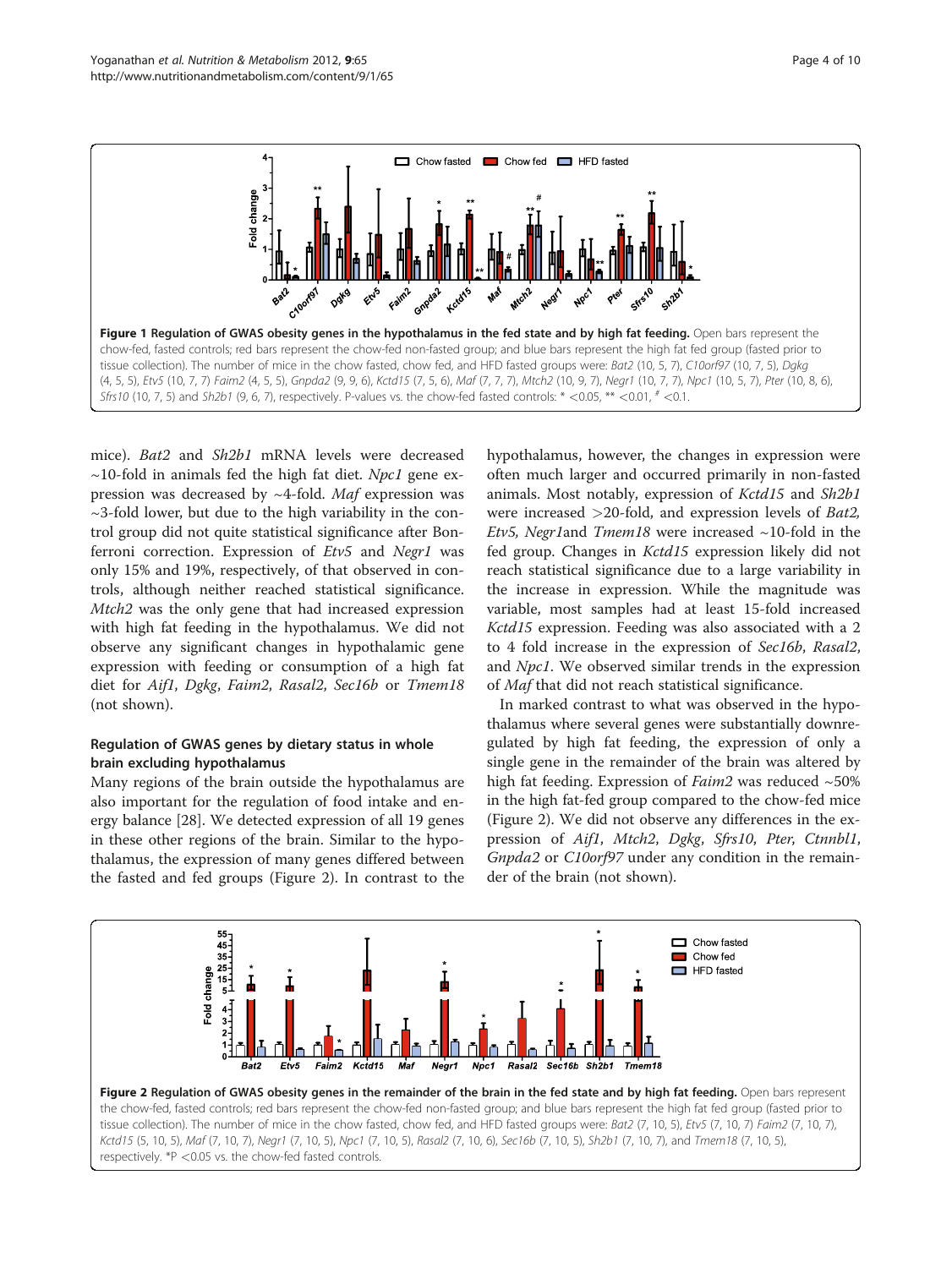# <span id="page-4-0"></span>Regulation of GWAS genes by dietary status in adipose tissue

All the GWAS genes we assessed were also expressed in white adipose tissue. Several GWAS obesity genes were highly differentially regulated in adipose tissue from high fat-fed compared to chow-fed mice. Many genes had reduced expression in high fat diet-fed mice (Figure 3). Most strikingly, we observed a  $\sim$ 10-fold reduction in expression of Negr1 in the high fat-fed mice compared to the chow-fed controls. Etv5 and Kctd15 were also markedly downregulated in mice consuming the high fat diet (~8-fold and 5-fold, respectively). Decreased expression of Maf, Npc1, Rasal2, Sec16b, Sh2b1, and Tmem18 in high fat diet-fed mice ranged from  $\sim$ 2.5-fold for *Npc1* to 6-fold for Rasal2. We observed a similar decrease in Bat2 expression with high fat feeding (3-fold), although this did not reach statistical significance. In contrast, Aif1 had a small but significant increase in gene expression in adipose tissue of the mice fed a high fat diet (2.1-fold).

We found the expression of three genes changed significantly by feeding status in adipose tissue. Faim2 was upregulated a remarkable 20-fold in fed versus fasted mice consuming normal chow (Figure 3). Expression of Mtch2 was increased an average of 8-fold and Kctd15 was increased ~5-fold in fed animals. A similar trend was observed for Etv5, which had 4-fold higher expression in adipose tissue of fed mice. Smaller increases were observed for Dgkg and Negr1 (3.5 and 2.3-fold, respectively), but these were not significant. We did not detect any significant differences in gene expression for Dgkg, Ctnnbl1, Sfrs10, Bat2, Pter, Gnpda2, or C10orf97 in either group.

### Regulation by dietary status in liver

Of the 19 genes we assessed, all except Faim2 and Negr1 were expressed in the liver. In contrast to the tissues above, we observed few differences in gene expression in

the liver (Figure [4\)](#page-5-0). Expression of Kctd15 was decreased an average of 20-fold in high fat diet-fed mice compared to chow-fed mice, and was the only gene for which significant differences were detected. Sh2b1 expression was decreased by a similar amount but was not significant  $(P = 0.14)$  likely due to the variability of the controls. Rasal2 expression was decreased an average 3.4-fold in the high fat diet-fed mice. Expression of Gnpda2 was decreased 2-fold in the high fat-fed mice, and by a similar amount in fed animals compared to fasted. Similarly, Npc1 expression was decreased an average 2.6-fold in fed animals compared with fasted. Interestingly, expression of Dgkg was low but detectable in both groups of chow-fed mice, whereas expression could not be detected in five of six high fat diet-fed mice. No differences were observed in the expression of the other genes expressed in liver (Sec16b, Maf, Mtch2, Tmem18, Aif1, Bat2, Sfrs10, Pter, Ctnnbl1, Etv5, and C10orf97) in response to fed status or consumption of the high fat diet.

#### **Discussion**

GWAS have identified many new SNPs associated with the development of obesity. Most of these SNPs are located in introns or intergenic regions, suggesting they affect the regulation of the corresponding gene or nearby gene(s), but which gene or genes they affect is unknown. Little is known about most of these genes or how they may affect the development of obesity, but understanding their regulation is a key step that may provide important clues. Many genes involved in metabolism and maintaining energy balance are regulated in response to feeding and fasting or by dietary components. Identification of such regulatory patterns would provide support for a potential role in the development of obesity. To begin to understand the regulation of the GWAS obesity genes and if they are nutritionally regulated we examined how changes in dietary conditions affect their expression.

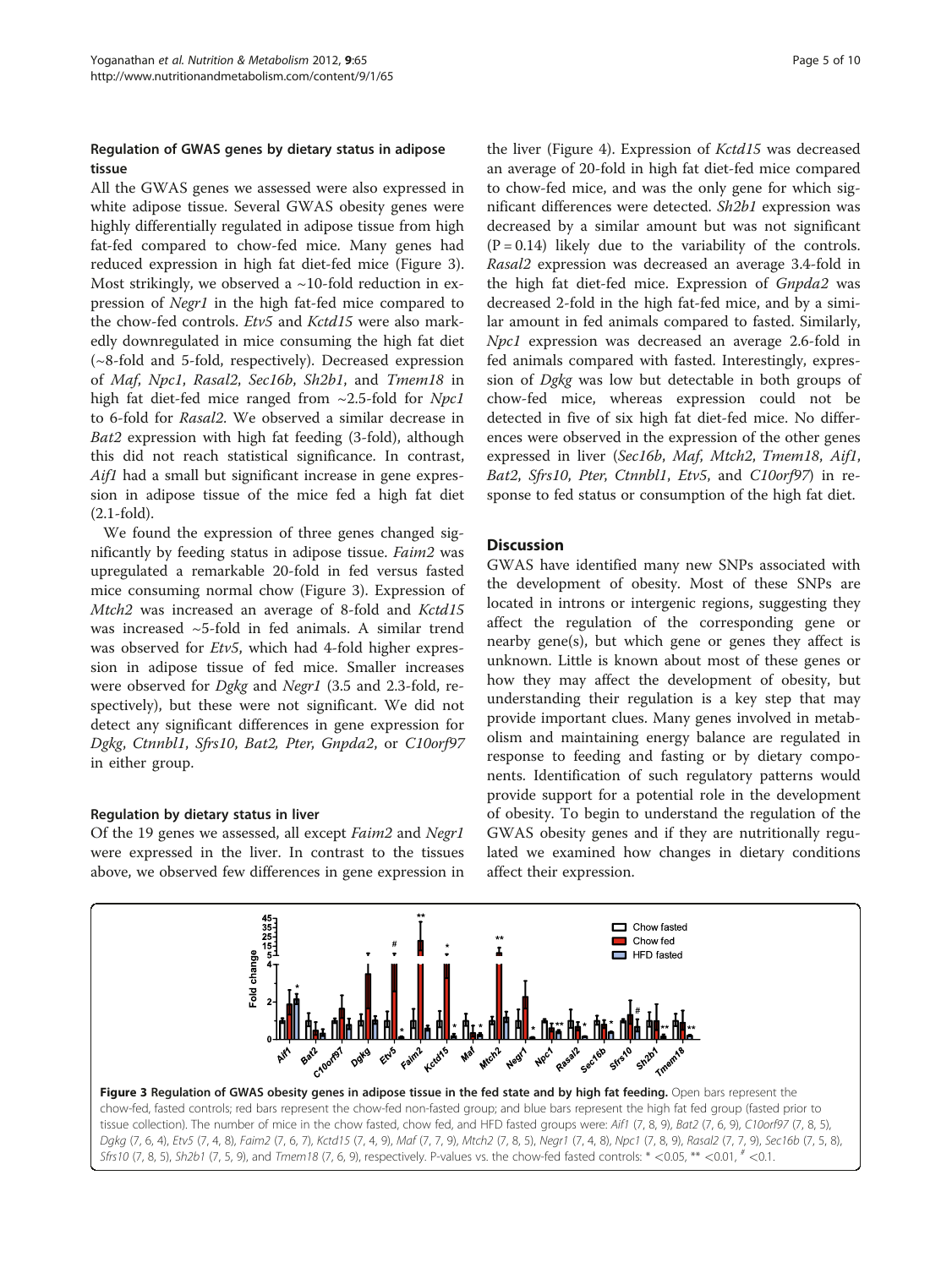<span id="page-5-0"></span>

We observed complex, tissue-dependent regulation of most of these new obesity genes. Only one gene, diacylglceryol kinase gamma (Dgkg), did not significantly change under any condition tested. However, given the role of this kinase in second messenger signalling, it is likely that it may not be physiologically regulated at the level of transcription but rather by activity of the enzyme. Note that this does not preclude the possibility that the GWAS SNPs may affect its basal transcription levels. The regulation of some genes was highly tissue specific. Four transcripts, Sfrs10, C10orf97, Pter, and Ctnnbl1 were increased in hypothalami of fed animals compared to fasted, but were not changed by this condition in other regions of the brain, liver or adipose tissue, or by high fat feeding in any tissue. Thus these genes may have unique functions in the hypothalamus regulating energy balance and the development of obesity. Similarly, Aif1 (allograft inflammatory factor 1) expression was increased by high fat feeding only in adipose tissue, whereas no differences in its expression were observed in the other tissues or in fed animals. It is unclear whether this reflects increased inflammation of adipose tissue in the high fat-fed mice (e.g. expression from increased amounts of inflammatory cells in the tissue), or whether this suggests that the role of Aif1 in obesity may be mediated via specific actions in adipose tissue.

In contrast to the above genes whose expression was affected by a single condition in a single tissue, the expression of other genes was more complex and altered in multiple tissues or by both conditions. Gnpda2 expression was increased in the hypothalamus and decreased in the liver of fed animals, whereas its expression did not differ in other regions of the brain or adipose tissue in fed vs. fasted animals. We did not detect any significant changes of this gene in response to high fat diet consumption, although another group has recently reported decreased expression of this gene in high fat diet-fed rats [\[29\]](#page-9-0). Several transcripts were decreased in the hypothalamus by high fat feeding and increased in

the remainder of the brain in the fed state, with variable patterns in adipose tissue. Kctd15 regulation was the most consistent across tissues, with its expression being increased with feeding in hypothalamus, brain and adipose tissue (but not liver) and decreased by high fat diet consumption in hypothalamus, adipose tissue and liver (but not brain). A recent study has also found decreased Kctd15 expression in hypothalamus and adipose tissue of high fat-fed rats, although they did not observe reduced expression in liver [\[29\]](#page-9-0).

We also observed a large range in the magnitude of the changes in gene expression, and for each transcript the magnitude of the change in expression was not the same in each tissue. For example, expression of Kctd15 was increased >20-fold in the brain of fed animals, but only by 2- to 4-fold in the hypothalamus and adipose tissue. These complex and tissue-dependent patterns of regulation in response to nutritional status suggest that these genes have important and perhaps distinct roles in several tissues.

Although each gene showed distinct patterns and magnitude of regulation across tissues and nutritional conditions, we observed striking consistency in the overall pattern of regulation by feeding and chronic high fat diet consumption. With few exceptions (Npc1 and Gnpda2 in liver, Figure 4), all genes regulated by feeding/fasting were upregulated in the non-fasted animals. This suggests that most transcripts respond to nutrient intake or increased nutrient levels, rather than acting as cues initiating food intake or promoting the mobilization of energy stores. Several transcription factors, co-activators, and factors affecting chromatin structure are known to increase expression of target genes in response to changes in cellular nutrient levels and energy status and thus may be important for the regulation of these genes [[21-23](#page-9-0)]. Regulation of gene expression by feeding was prominent in the hypothalamus and remainder of brain, and also for some transcripts in adipose tissue. In fact, changes in response to feeding-fasting status accounted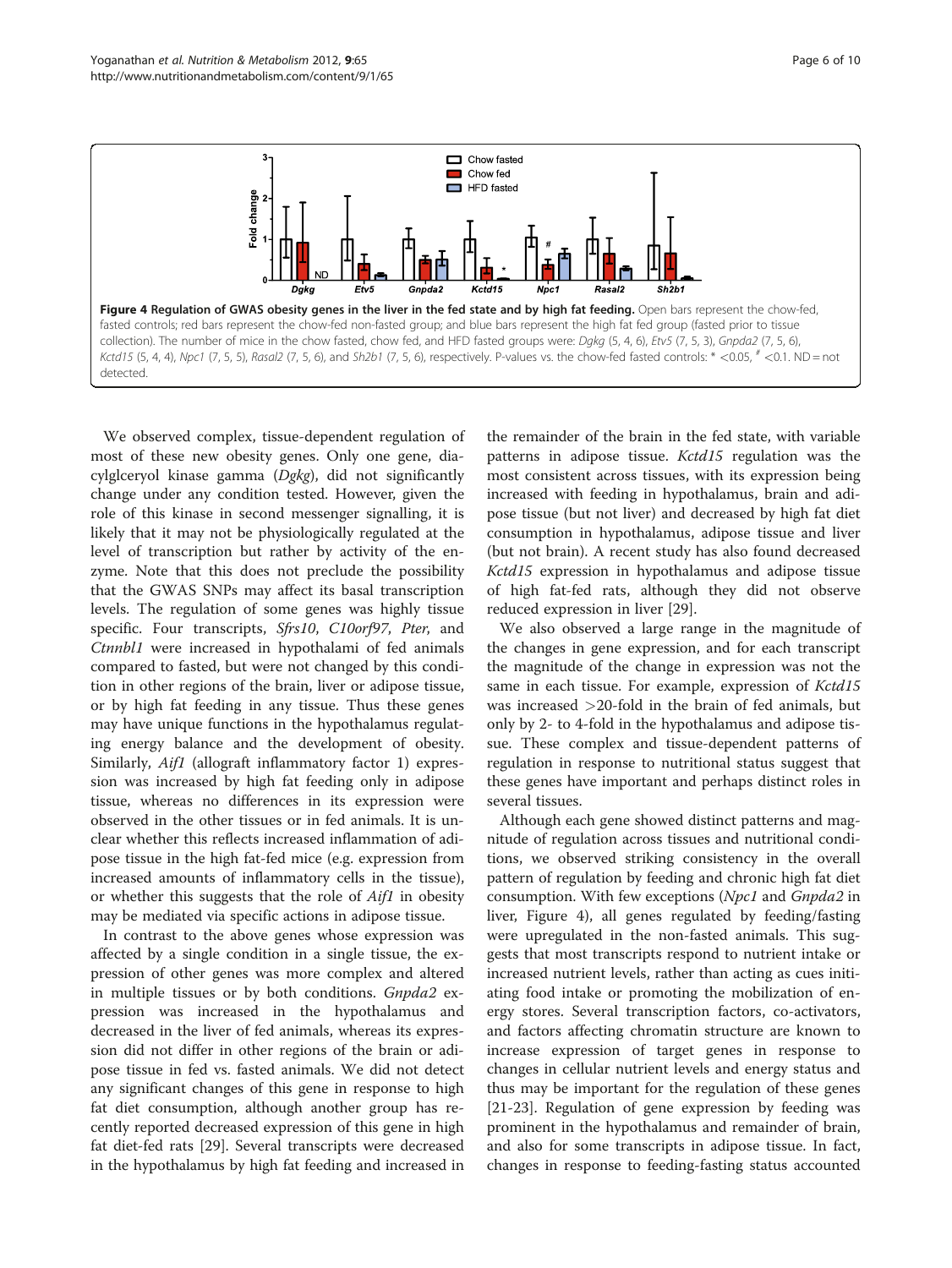for nearly all the expression differences we observed in the brain; only one gene (Faim2) was regulated by high fat feeding in the brain. Interestingly, however, there was little overlap in the genes regulated by feeding between the hypothalamus and the remainder of the brain, suggesting that distinct nutrient-responsive regulatory pathways operate in various regions of the brain. In contrast, consumption of a high fat diet was associated with a reduction in expression of all of the regulated transcripts with the exception of Mtch2 in hypothalamus and Aif1 in adipose tissue. High fat diet consumption affected gene expression mainly in adipose tissue and the hypothalamus but not the rest of the brain, suggesting energy storage and homeostatic regulation of energy balance may be preferentially affected by today's obesogenic diets. This also suggests that high fat diets may predominantly down-regulate pathways important for normal adipose tissue function. Previous studies have shown reduced adipogenic gene expression in obese individuals [\[30](#page-9-0)-[32\]](#page-9-0).

Our findings further suggest that the effects of these genes on the development of obesity may occur in tissues in addition to the brain, which was previously suggested to be their likely site of action [[8,11\]](#page-8-0). Consistent with this, Negr1 has recently been shown to be expressed in adipose tissue and to be associated with gene expression networks [\[33\]](#page-9-0). Mtch2 expression in adipose tissue is increased in obese individuals [\[34\]](#page-9-0) and has been shown to be increased in high fat-fed rats [[29](#page-9-0)], although we did not observe changes in its expression in adipose tissue in response to high fat feeding (Figure [3](#page-4-0)). Somewhat surprisingly given its key role in whole-body metabolism and that high fat diets have previously been shown to regulate the hepatic expression of many genes [[32\]](#page-9-0), very few of the GWAS obesity genes had altered expression in the liver, suggesting that the metabolic processes of the liver may not play a significant role in the maintenance of whole body energy homeostasis. We also found that most of these genes except Etv5, Mtch2, Pter and Tmem18 had relatively low to no detectable expression in soleus muscle (not shown). A recent study examining the expression of a partially-overlapping subset of GWAS obesity genes also found modest changes in expression of only a few genes in liver and muscle [\[29](#page-9-0)].

The nutritional regulation of these new obesity genes provides support for their potential role in the regulation of energy balance. These data have several important implications for studies examining the effects of the GWAS SNPs on gene regulation and ultimately the mechanisms by which these genes affect the development of obesity. The highly tissue-dependent patterns of regulation suggest that all tissues where a gene is expressed will need to be examined to determine whether the particular SNPs identified by the GWAS affect the expression of a gene. This is further highlighted by the complex

patterns and variability in magnitude of expression changes for a transcript in different tissues. Analysis of the effects of the GWAS SNPs on gene expression in lymphocytes has been suggested since this is a readily accessible source of RNA, and differences in lymphocyte gene expression between lean and obese individuals have been detected [[35\]](#page-9-0). This may be useful if the SNPs affect basal transcription of a gene, but will not be useful if the SNPs affect enhancer elements. Indeed, in a study examining the effects of diabetes-associated SNPs on gene expression, many correlations between genotype and expression were found in muscle and adipose tissue that were not observed in lymphocytes [[36\]](#page-9-0). Similarly, SNPs affecting gene expression in lymphocytes were only associated with inflammatory and auto-immune diseases not with metabolic diseases [[37\]](#page-9-0). Thus it may be very difficult to pinpoint the effects of these obesity GWAS SNPs on transcript levels. To understand the role of these genes in the development of obesity it will be necessary to fully understand the role of each gene in each physiologically relevant tissue, as they are regulated and thus may behave differently depending upon the tissue being examined.

Transcriptional regulatory elements can be located before, within, or even following a gene, and can be located at substantial distance (up to 1 Mb) from the gene [\[38](#page-9-0)]. Thus it is possible that the variants detected by the GWAS studies affect the regulation of other nearby genes, not just those that are closest to the SNP. We chose to focus our analyses on the genes reported by the GWAS studies as the most likely genes affected by the associated variants. The functions of many of these genes are not well described, and it is not clear how they may affect the development of obesity. We performed these studies to learn more about these genes, determine whether their expression patterns were consistent with them having a role in the regulation of body weight, and examine whether their expression is affected by known metabolic regulatory factors. While our data provide support for all the genes having a potential role in the development of obesity, they do not confirm that these are "the genes" nor do they exclude the possibility that the GWAS SNPs affect the regulation of other nearby genes.

Three of the obesity SNPs identified by Thorliefsson and colleagues [\[8](#page-8-0)] were found in gene dense regions where the SNP was not clearly more closely related to a single gene, and were consequently identified as being within gene clusters: SEC16B-RASAL2, SFRS10-ETV5- DGKG, and NCR3-AIF1-BAT2. We examined the expression of the genes in each cluster with the hope of discovering regulatory patterns that may point to the more likely causative gene in each cluster. Unfortunately these studies provide little support favoring one of the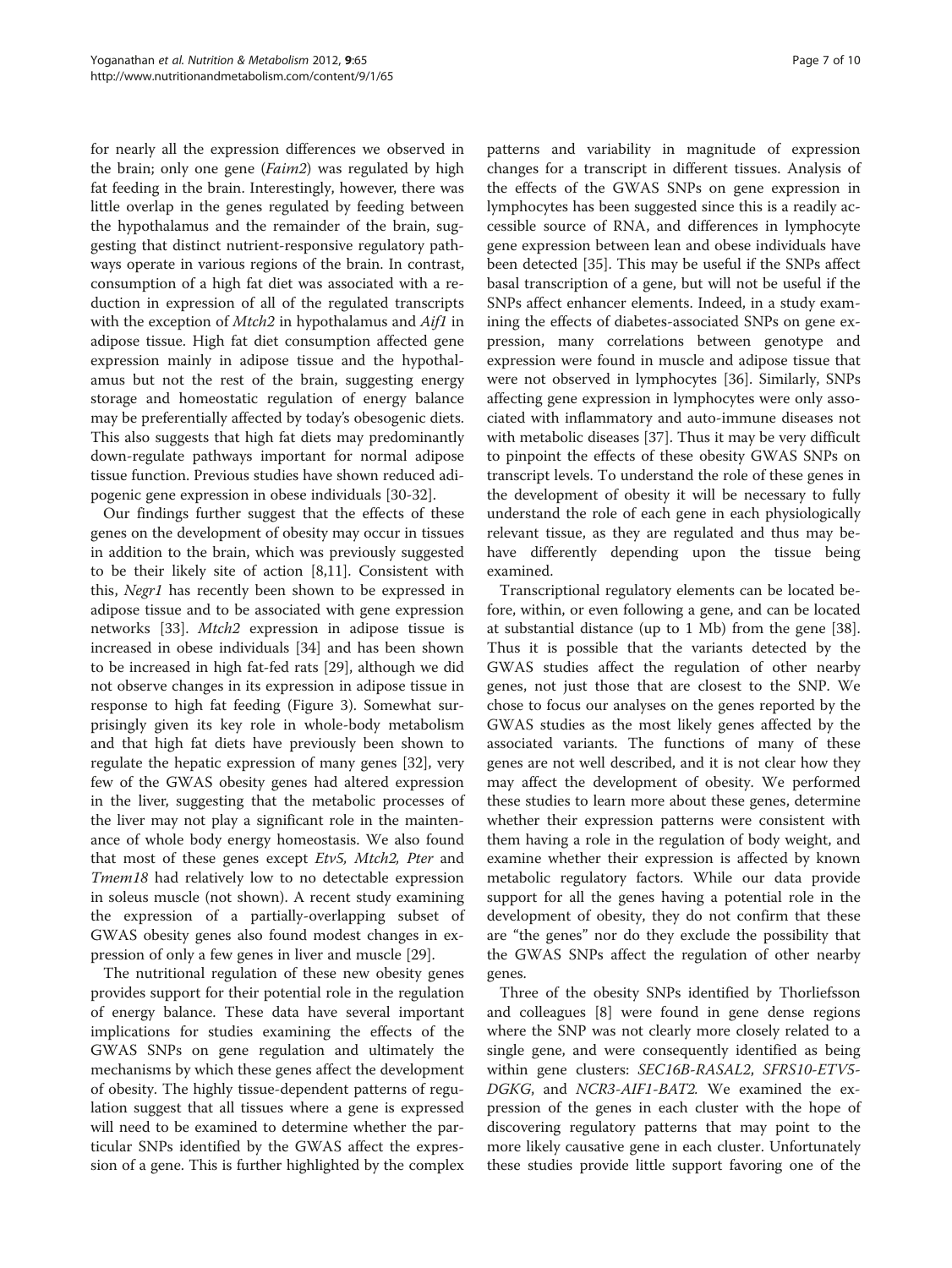<span id="page-7-0"></span>genes over the other(s). All the genes were expressed in tissues relevant to the regulation of body weight. For the first cluster, both Sec16b and Rasal2 were increased in the fed state in the brain and decreased by high fat feeding in adipose tissue. Neither was altered in the hypothalamus, while Rasal2 expression was also decreased in response to high fat feeding in the liver. The similar expression patterns make it difficult to prioritize one over the other as likely being the causative gene and also suggest that there may in fact be common regulatory elements affecting multiple genes in the region. The genes in the second and third clusters showed very different expression patterns from each other. In the second cluster, Sfrs10 expression was increased in the hypothalamus in fed mice but did not change in any of the other tissues. Etv5 expression in the hypothalamus was decreased by high fat feeding and its expression increased in the brain and adipose tissue of fed animals. Dgkg expression, although relatively high in the hypothalamus and remainder of the brain, was not affected by fasting or the consumption of a high fat diet. For the third cluster, differential expression of Aif1 was detected in adipose tissue, where it was the only gene to increase in response to a high fat diet. In contrast, Bat2 expression was decreased by the high fat diet in hypothalamus, increased by feeding in brain, and was not changed in liver or adipose tissue. The expression of the Ncr3 pseudogene was not analyzed. Thus each member of the last two groups has a differential regulation in response to changing dietary conditions, which suggests that the causative variant(s) at these loci may affect just one of the genes rather than the coordinate regulation of multiple genes. However, for each cluster all the genes had potentially relevant changes in expression and it is unclear which of the genes is most likely to be affected by the GWAS SNP based on these analyses.

Recently other studies have reported expression patterns of some of these genes. One of these has shown that Tmem18 is expressed in most neurons [\[39\]](#page-9-0). These studies found no change in its expression in the hypothalamus or brainstem with prolonged (16 or 24 hour) fasting, 48 hour sucrose or fat ingestion or in response to chronic addition of 10% sucrose to the diet compared to ad-lib chow-fed mice [\[39\]](#page-9-0). Consistent with these findings, we saw no evidence of altered Tmem18 expression in response to chronic consumption of a high fatsucrose diet. In contrast, however, we found  $\sim$ 8-fold higher levels of *Tmem18* in the brain of non-fasted animals (Figure [2](#page-3-0)). A recent study reproduced our finding of reduced expression of  $Etv5$  and  $Sh2b1$  in the hypothalamus and Kctd15 in the hypothalamus and adipose tissue of high fat-fed animals [\[29\]](#page-9-0). In contrast, this study also found decreased expression of Kctd15 and Gnpda2 in the hypothalamus and Tmem18 in the liver, hypothalamus and soleus muscle, and increased expression of Mtch2 in adipose tissue and Pter in adipose tissue and liver of high fat-fed rats, which we did not observe [[29\]](#page-9-0). The reasons for these discrepancies may relate to experimental design, such as differences in the species and strain studied; the diet used and its duration; the time of day of sacrifice; and the fasting conditions used, and require further investigation.

### Conclusions

These studies have shown that the regulation of these new GWAS obesity genes in response to dietary conditions is complex and often tissue-dependent. Knowledge of the regulation of these genes will help in determining their role in obesity. These data provide supportive evidence for a role of these genes in the regulation of energy metabolism, but suggest that discovery of the mechanism by which the regulatory SNPs identified in the GWAS affect these genes will require tissue and context specific analysis.

# Additional file

[Additional file 1:](http://www.biomedcentral.com/content/supplementary/1743-7075-9-65-S1.xlsx) Table S1. Primer sequences used in these studies.

#### Abbreviations

Aif1: Allograft inflammatory factor 1; BMI: Body mass index; Ctnnbl1: Catenin, beta-like 1; C10orf97: Chromosome 10 open reading frame 97 a; Fam188a: Which is now known as Family with sequence similarity 188 member A; Ct: Cycle threshold; Dgkg: Diacylglycerol kinase gamma; Etv5: Ets variant 5; Faim2: Fas apoptotic inhibitory molecule 2; GWAS: Genome-wide association study; Gnpda2: Glucosamine 6 phosphate deaminase 2; HFD: High fat diet; Bat2: HLA-B associated transcript 2; Mb: Million base pairs; Mtch2: Mitochondrial carrier homolog 2; Negr1: Neuronal growth regulator 1; Npc1: Niemann Pick type C1; Pter: Phosphotriesterase related; Kctd15: Potassium channel tetramerisation domain containing 15; Rasal2: Ras protein activator like 2; Sec16b: SEC16 homolog b from S. cerevisiae; SNP: Single nucleotide polymorphism; qPCR: Real-time quantitative reverse transcription PCR; Tra2b originally named Sfrs10: Transformer 2 beta homolog; Sh2b1: Sh2b adaptor protein 1; Tmem18: Transmembrane protein 18; Maf: v-maf musculoaponeurotic fibrosarcoma oncogene homolog.

#### Competing interests

The authors confirm that they have no competing interests to disclose.

#### Authors' contributions

PY, SK and MMH conducted the study and participated in writing the manuscript. SMC designed the study, analyzed and interpreted the results and wrote the manuscript. All authors read and approved the final manuscript.

#### Acknowledgements

The authors would like to thank Ms. Shadi Mahmoodi and Mr. Akiff Manji for assistance with tissue collection and Dr. James D. Johnson for the use of the real time PCR equipment. These studies were supported by funding from the Michael Smith Foundation for Health Research (CI-SCH-01423), the American Heart Association (0635234 N), the Canadian Diabetes Association (OG-2-08-2600-SC) and the Heart and Stroke Foundation of BC & Yukon (SMC). SMC is Canada Research Chair in the Genetics of Obesity and Diabetes and a Michael Smith Foundation for Health Research Scholar.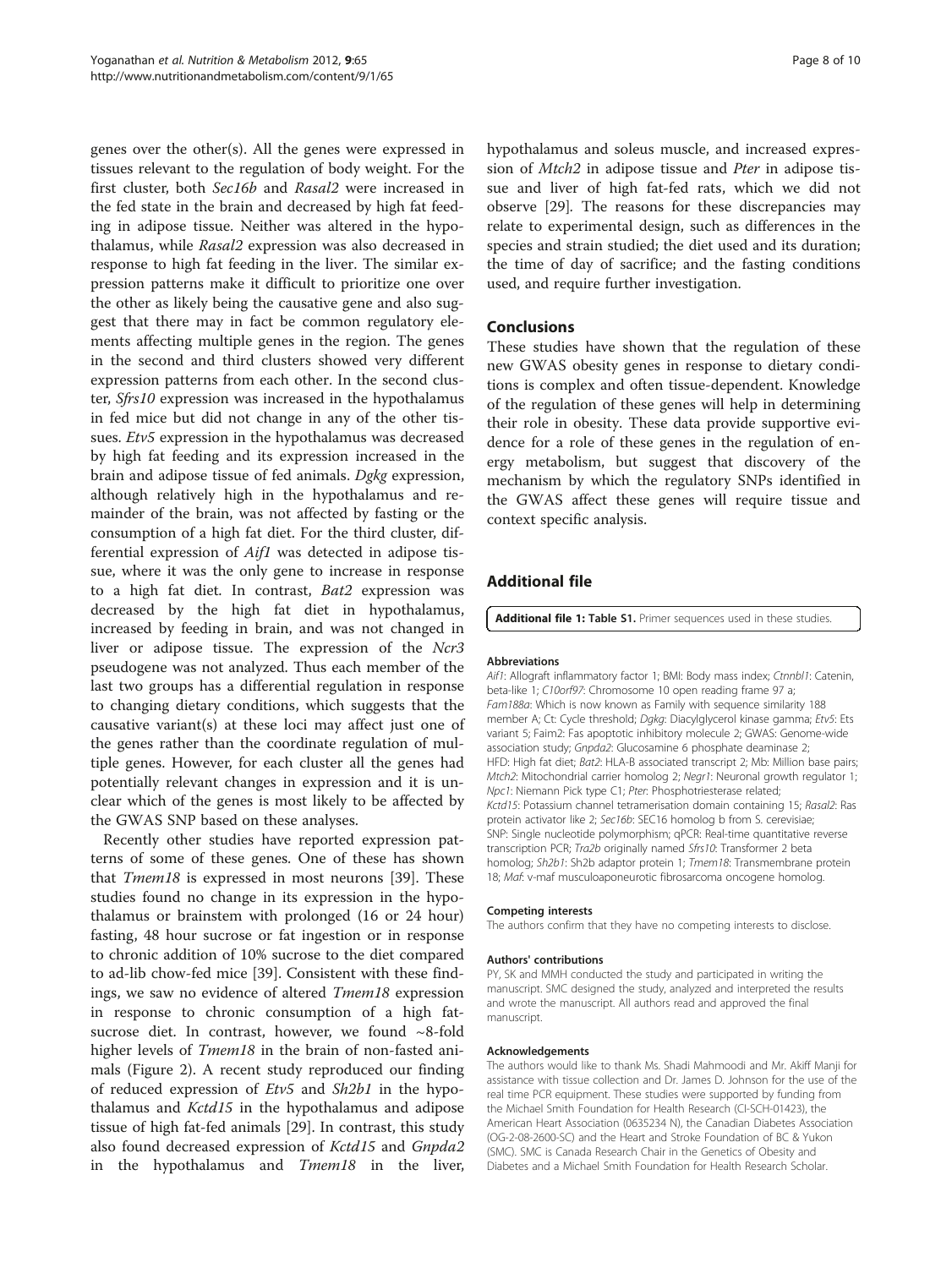#### <span id="page-8-0"></span>Received: 7 December 2011 Accepted: 21 April 2012 Published: 10 July 2012

#### References

- 1. Dina C, Meyre D, Gallina S, Durand E, Korner A, Jacobson P, Carlsson LM, Kiess W, Vatin V, Lecoeur C, Delplanque J, Vaillant E, Pattou F, Ruiz J, Weill J, Levy-Marchal C, Horber F, Potoczna N, Hercberg S, Le Stunff C, Bougneres P, Kovacs P, Marre M, Balkau B, Cauchi S, Chevre JC, Froguel P: Variation in FTO contributes to childhood obesity and severe adult obesity. Nat Genet 2007, 39:724–726.
- 2. Frayling TM, Timpson NJ, Weedon MN, Zeggini E, Freathy RM, Lindgren CM, Perry JR, Elliott KS, Lango H, Rayner NW, Shields B, Harries LW, Barrett JC, Ellard S, Groves CJ, Knight B, Patch AM, Ness AR, Ebrahim S, Lawlor DA, Ring SM, Ben-Shlomo Y, Jarvelin MR, Sovio U, Bennett AJ, Melzer D, Ferrucci L, Loos RJ, Barroso I, Wareham NJ, Karpe F, Owen KR, Cardon LR, Walker M, Hitman GA, Palmer CN, Doney AS, Morris AD, Smith GD, Hattersley AT, McCarthy MI: A common variant in the FTO gene is associated with body mass index and predisposes to childhood and adult obesity. Science 2007, 316:889–894.
- Scuteri A, Sanna S, Chen WM, Uda M, Albai G, Strait J, Najjar S, Nagaraja R, Orru M, Usala G, Dei M, Lai S, Maschio A, Busonero F, Mulas A, Ehret GB, Fink AA, Weder AB, Cooper RS, Galan P, Chakravarti A, Schlessinger D, Cao A, Lakatta E, Abecasis GR: Genome-Wide Association Scan Shows Genetic Variants in the FTO Gene Are Associated with Obesity-Related Traits. PLoS Genet 2007, 3:e115.
- 4. Speliotes EK, Willer CJ, Berndt SI, Monda KL, Thorleifsson G, Jackson AU, Allen HL, Lindgren CM, Luan J, Magi R, Randall JC, Vedantam S, Winkler TW, Qi L, Workalemahu T, Heid IM, Steinthorsdottir V, Stringham HM, Weedon MN, Wheeler E, Wood AR, Ferreira T, Weyant RJ, Segre AV, Estrada K, Liang L, Nemesh J, Park JH, Gustafsson S, Kilpelainen TO, Yang J, Bouatia-Naji N, Esko T, Feitosa MF, Kutalik Z, Mangino M, Raychaudhuri S, Scherag A, Smith AV, Welch R, Zhao JH, Aben KK, Absher DM, Amin N, Dixon AL, Fisher E, Glazer NL, Goddard ME, Heard-Costa NL, Hoesel V, Hottenga JJ, Johansson A, Johnson T, Ketkar S, Lamina C, Li S, Moffatt MF, Myers RH, Narisu N, Perry JR, Peters MJ, Preuss M, Ripatti S, Rivadeneira F, Sandholt C, Scott LJ, Timpson NJ, Tyrer JP, van Wingerden S, Watanabe RM, White CC, Wiklund F, Barlassina C, Chasman DI, Cooper MN, Jansson JO, Lawrence RW, Pellikka N, Prokopenko I, Shi J, Thiering E, Alavere H, Alibrandi MT, Almgren P, Arnold AM, Aspelund T, Atwood LD, Balkau B, Balmforth AJ, Bennett AJ, Ben-Shlomo Y, Bergman RN, Bergmann S, Biebermann H, Blakemore AI, Boes T, Bonnycastle LL, Bornstein SR, Brown MJ, Buchanan TA, Busonero F, Campbell H, Cappuccio FP, Cavalcanti-Proenca C, Chen YD, Chen CM, Chines PS, Clarke R, Coin L, Connell J, Day IN, Heijer MD, Duan J, Ebrahim S, Elliott P, Elosua R, Eiriksdottir G, Erdos MR, Eriksson JG, Facheris MF, Felix SB, Fischer-Posovszky P, Folsom AR, Friedrich N, Freimer NB, Fu M, Gaget S, Gejman PV, Geus EJ, Gieger C, Gjesing AP, Goel A, Goyette P, Grallert H, Grassler J, Greenawalt DM, Groves CJ, Gudnason V, Guiducci C, Hartikainen AL, Hassanali N, Hall AS, Havulinna AS, Hayward C, Heath AC, Hengstenberg C, Hicks AA, Hinney A, Hofman A, Homuth G, Hui J, Igl W, Iribarren C, Isomaa B, Jacobs KB, Jarick I, Jewell E, John U, Jorgensen T, Jousilahti P, Jula A, Kaakinen M, Kajantie E, Kaplan LM, Kathiresan S, Kettunen J, Kinnunen L, Knowles JW, Kolcic I, Konig IR, Koskinen S, Kovacs P, Kuusisto J, Kraft P, Kvaloy K, Laitinen J, Lantieri O, Lanzani C, Launer LJ, Lecoeur C, Lehtimaki T, Lettre G, Liu J, Lokki ML, Lorentzon M, Luben RN, Ludwig B, Manunta P, Marek D, Marre M, Martin NG, McArdle WL, McCarthy A, McKnight B, Meitinger T, Melander O, Meyre D, Midthjell K, Montgomery GW, Morken MA, Morris AP, Mulic R, Ngwa JS, Nelis M, Neville MJ, Nyholt DR, O'Donnell CJ, O'Rahilly S, Ong KK, Oostra B, Pare G, Parker AN, Perola M, Pichler I, Pietilainen KH, Platou CG, Polasek O, Pouta A, Rafelt S, Raitakari O, Rayner NW, Ridderstrale M, Rief W, Ruokonen A, Robertson NR, Rzehak P, Salomaa V, Sanders AR, Sandhu MS, Sanna S, Saramies J, Savolainen MJ, Scherag S, Schipf S, Schreiber S, Schunkert H, Silander K, Sinisalo J, Siscovick DS, Smit JH, Soranzo N, Sovio U, Stephens J, Surakka I, Swift AJ, Tammesoo ML, Tardif JC, Teder-Laving M, Teslovich TM, Thompson JR, Thomson B, Tonjes A, Tuomi T, van Meurs JB, van Ommen GJ, Vatin V, Viikari J, Visvikis-Siest S, Vitart V, Vogel CI, Voight BF, Waite LL, Wallaschofski H, Walters GB, Widen E, Wiegand S, Wild SH, Willemsen G, Witte DR, Witteman JC, Xu J, Zhang Q, Zgaga L, Ziegler A, Zitting P, Beilby JP, Farooqi IS, Hebebrand J, Huikuri HV, James AL, Kahonen M, Levinson DF, Macciardi F, Nieminen MS, Ohlsson C, Palmer LJ,

Ridker PM, Stumvoll M, Beckmann JS, Boeing H, Boerwinkle E, Boomsma DI, Caulfield MJ, Chanock SJ, Collins FS, Cupples LA, Smith GD, Erdmann J, Froguel P, Gronberg H, Gyllensten U, Hall P, Hansen T, Harris TB, Hattersley AT, Hayes RB, Heinrich J, Hu FB, Hveem K, Illig T, Jarvelin MR, Kaprio J, Karpe F, Khaw KT, Kiemeney LA, Krude H, Laakso M, Lawlor DA, Metspalu A, Munroe PB, Ouwehand WH, Pedersen O, Penninx BW, Peters A, Pramstaller PP, Quertermous T, Reinehr T, Rissanen A, Rudan I, Samani NJ, Schwarz PE, Shuldiner AR, Spector TD, Tuomilehto J, Uda M, Uitterlinden A, Valle TT, Wabitsch M, Waeber G, Wareham NJ, Watkins H, Wilson JF, Wright AF, Zillikens MC, Chatterjee N, McCarroll SA, Purcell S, Schadt EE, Visscher PM, Assimes TL, Borecki IB, Deloukas P, Fox CS, Groop LC, Haritunians T, Hunter DJ, Kaplan RC, Mohlke KL, O'Connell JR, Peltonen L, Schlessinger D, Strachan DP, van Duijn CM, Wichmann HE, Frayling TM, Thorsteinsdottir U, Abecasis GR, Barroso I, Boehnke M, Stefansson K, North KE MIM, Hirschhorn JN, Ingelsson E, Loos RJ: Association analyses of 249,796 individuals reveal 18 new loci associated with body mass index. Nat Genet 2010, 42:937–948.

- Loos RJ, Lindgren CM, Li S, Wheeler E, Zhao JH, Prokopenko I, Inouye M, Freathy RM, Attwood AP, Beckmann JS, Berndt SI, Jacobs KB, Chanock SJ, Hayes RB, Bergmann S, Bennett AJ, Bingham SA, Bochud M, Brown M, Cauchi S, Connell JM, Cooper C, Smith GD, Day I, Dina C, De S, Dermitzakis ET, Doney AS, Elliott KS, Elliott P, Evans DM, Sadaf Farooqi I, Froguel P, Ghori J, Groves CJ, Gwilliam R, Hadley D, Hall AS, Hattersley AT, Hebebrand J, Heid IM, Lamina C, Gieger C, Illig T, Meitinger T, Wichmann HE, Herrera B, Hinney A, Hunt SE, Jarvelin MR, Johnson T, Jolley JD, Karpe F, Keniry A, Khaw KT, Luben RN, Mangino M, Marchini J, McArdle WL, McGinnis R, Meyre D, Munroe PB, Morris AD, Ness AR, Neville MJ, Nica AC, Ong KK, O'Rahilly S, Owen KR, Palmer CN, Papadakis K, Potter S, Pouta A, Qi L, Randall JC, Rayner NW, Ring SM, Sandhu MS, Scherag A, Sims MA, Song K, Soranzo N, Speliotes EK, Syddall HE, Teichmann SA, Timpson NJ, Tobias JH, Uda M, Vogel CI, Wallace C, Waterworth DM, Weedon MN, Willer CJ, Wraight, Yuan X, Zeggini E, Hirschhorn JN, Strachan DP, Ouwehand WH, Caulfield MJ, Samani NJ, Frayling TM, Vollenweider P, Waeber G, Mooser V, Deloukas P, McCarthy MI, Wareham NJ, Barroso I, Kraft P, Hankinson SE, Hunter DJ, Hu FB, Lyon HN, Voight BF, Ridderstrale M, Groop L, Scheet P, Sanna S, Abecasis GR, Albai G, Nagaraja R, Schlessinger D, Jackson AU, Tuomilehto J, Collins FS, Boehnke M, Mohlke KL: Common variants near MC4R are associated with fat mass, weight and risk of obesity. Nat Genet 2008, 40:768–775.
- 6. Chambers JC, Elliott P, Zabaneh D, Zhang W, Li Y, Froguel P, Balding D, Scott J, Kooner JS: Common genetic variation near MC4R is associated with waist circumference and insulin resistance. Nat Genet 2008, 40:716–718.
- 7. Hofker M, Wijmenga C: A supersized list of obesity genes. Nat Genet 2009, 41:139–140.
- 8. Thorleifsson G, Walters GB, Gudbjartsson DF, Steinthorsdottir V, Sulem P, Helgadottir A, Styrkarsdottir U, Gretarsdottir S, Thorlacius S, Jonsdottir I, Jonsdottir T, Olafsdottir EJ, Olafsdottir GH, Jonsson T, Jonsson F, Borch-Johnsen K, Hansen T, Andersen G, Jorgensen T, Lauritzen T, Aben KK, Verbeek AL, Roeleveld N, Kampman E, Yanek LR, Becker LC, Tryggvadottir L, Rafnar T, Becker DM, Gulcher J, Kiemeney LA, Pedersen O, Kong A, Thorsteinsdottir U, Stefansson K: Genome-wide association yields new sequence variants at seven loci that associate with measures of obesity. Nat Genet 2009, 41:18–24.
- 9. Meyre D, Delplanque J, Chevre JC, Lecoeur C, Lobbens S, Gallina S, Durand E, Vatin V, Degraeve F, Proenca C, Gaget S, Korner A, Kovacs P, Kiess W, Tichet J, Marre M, Hartikainen AL, Horber F, Potoczna N, Hercberg S, Levy-Marchal C, Pattou F, Heude B, Tauber M, McCarthy MI, Blakemore AI, Montpetit A, Polychronakos C, Weill J, Coin LJ, Asher J, Elliott P, Jarvelin MR, Visvikis-Siest S, Balkau B, Sladek R, Balding D, Walley A, Dina C, Froguel P: Genome-wide association study for early-onset and morbid adult obesity identifies three new risk loci in European populations. Nat Genet 2009, 41:157–159.
- 10. Liu YJ, Liu XG, Wang L, Dina C, Yan H, Liu JF, Levy S, Papasian CJ, Drees BM, Hamilton JJ, Meyre D, Delplanque J, Pei YF, Zhang L, Recker RR, Froguel P, Deng HW: Genome-wide association scans identified CTNNBL1 as a novel gene for obesity. Hum Mol Genet 2008, 17:1803–1813.
- 11. Willer CJ, Speliotes EK, Loos RJ, Li S, Lindgren CM, Heid IM, Berndt SI, Elliott AL, Jackson AU, Lamina C, Lettre G, Lim N, Lyon HN, McCarroll SA, Papadakis K, Qi L, Randall JC, Roccasecca RM, Sanna S, Scheet P, Weedon MN, Wheeler E, Zhao JH, Jacobs LC, Prokopenko I, Soranzo N,